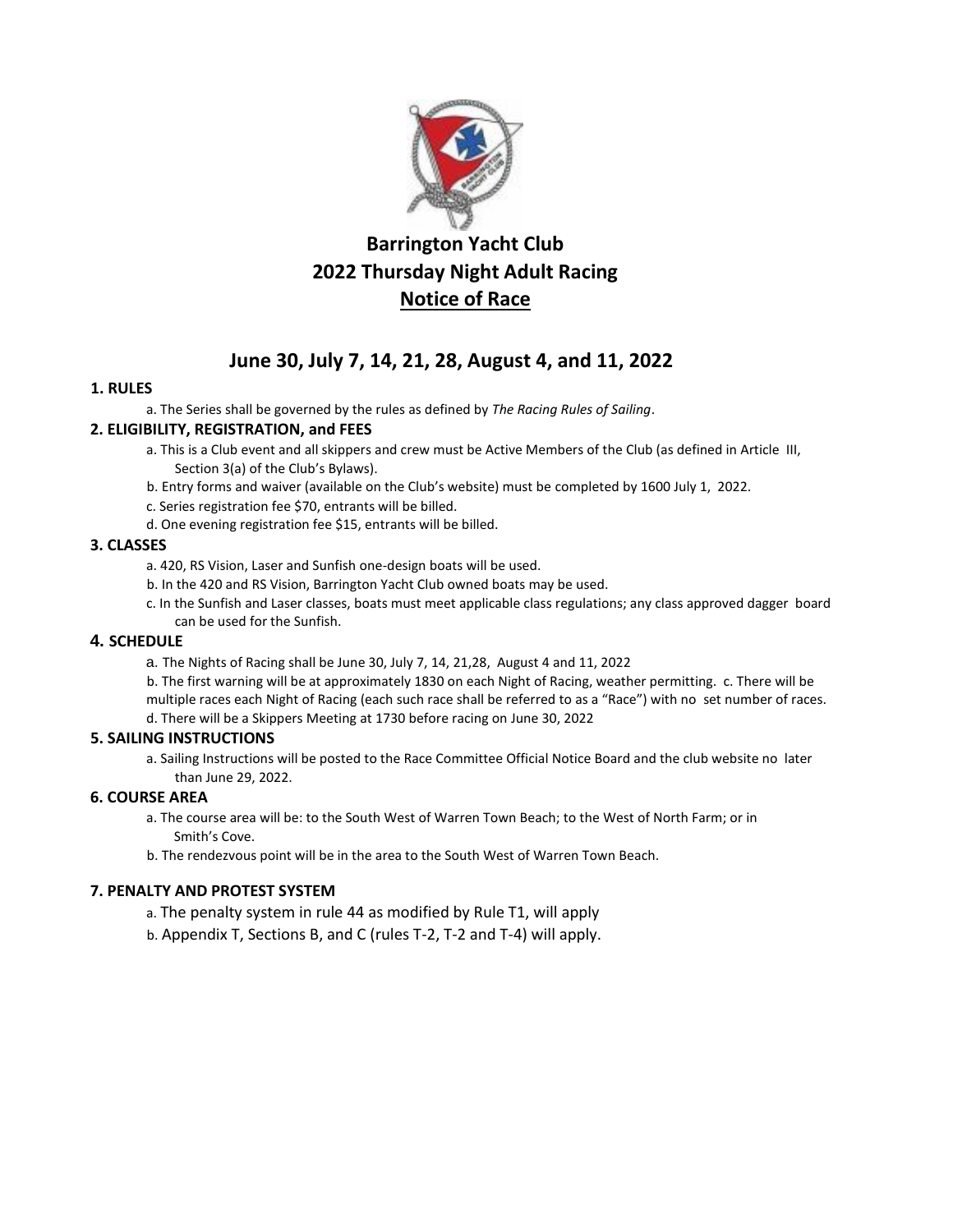

# **Barrington Yacht Club 2022 Thursday Night Adult Racing Notice of Race**

**Page 2** 

### **8. SCORING and QUALIFICATION**

- a. The Low Point scoring system, Appendix A of the rules, as modified below, will be used for scoring the nightly results.
	- i. There shall be no throw-outs in the scoring of Races for a Night of Racing.
	- ii. A skipper who participated in less than all of the Races on a Night of Racing shall be scored in all of the Races conducted on such Night of Racing.
- b. The Low Point Averaged Scoring System will be used for the season.
	- i. To qualify for inclusion in the final series results a skipper must be present for three of the Nights of Racing and race in at least one (1) Race each of such Nights of Racing.
		- ii. Completion of one (1) Race on a Night of Racing shall constitute a Night of Racing.
	- iii. A Race started but not completed shall constitute a Race.
		- 1. The skipper shall be scored in accordance with rule A9, for each race not raced.
		- 2. A skipper who "did not come to the starting area" will not be scored. This changes rule A9.
		- iv. Races Raced Credit is available for one evening a season for race committee duty.
			- 1. Racers seeking credit can apply directly to the race committee, in writing, for each specific situation.
- c. The series score for each boat will be the sum of her race scores divided by the number of races for which she is scored.
- d. The qualified boat with the lowest series score is the winner, and others are ranked accordingly.
	- i. With participation in seven (7)or more Nights of Racing, a skipper shall be entitled to have two (2) Races excluded
	- ii. With participation in at least five (5) Nights of Racing, a skipper shall be entitled to have one (1) Race excluded.
	- iii. Any exclusion of Races shall be limited to the worst score(s) obtained by the skipper, and such exclusion shall affect season standings only.
- e. Any DSQ resulting from an incident with contact shall be scored as DNE. The boats involved may be club assets and thus contact, however minor, is not permitted.

### **9. Awards**

- a. Overall trophies will be given for the Series.
- b. Individual awards will be given out each night of racing.
- c. All awards will be based on the number of entries per class.